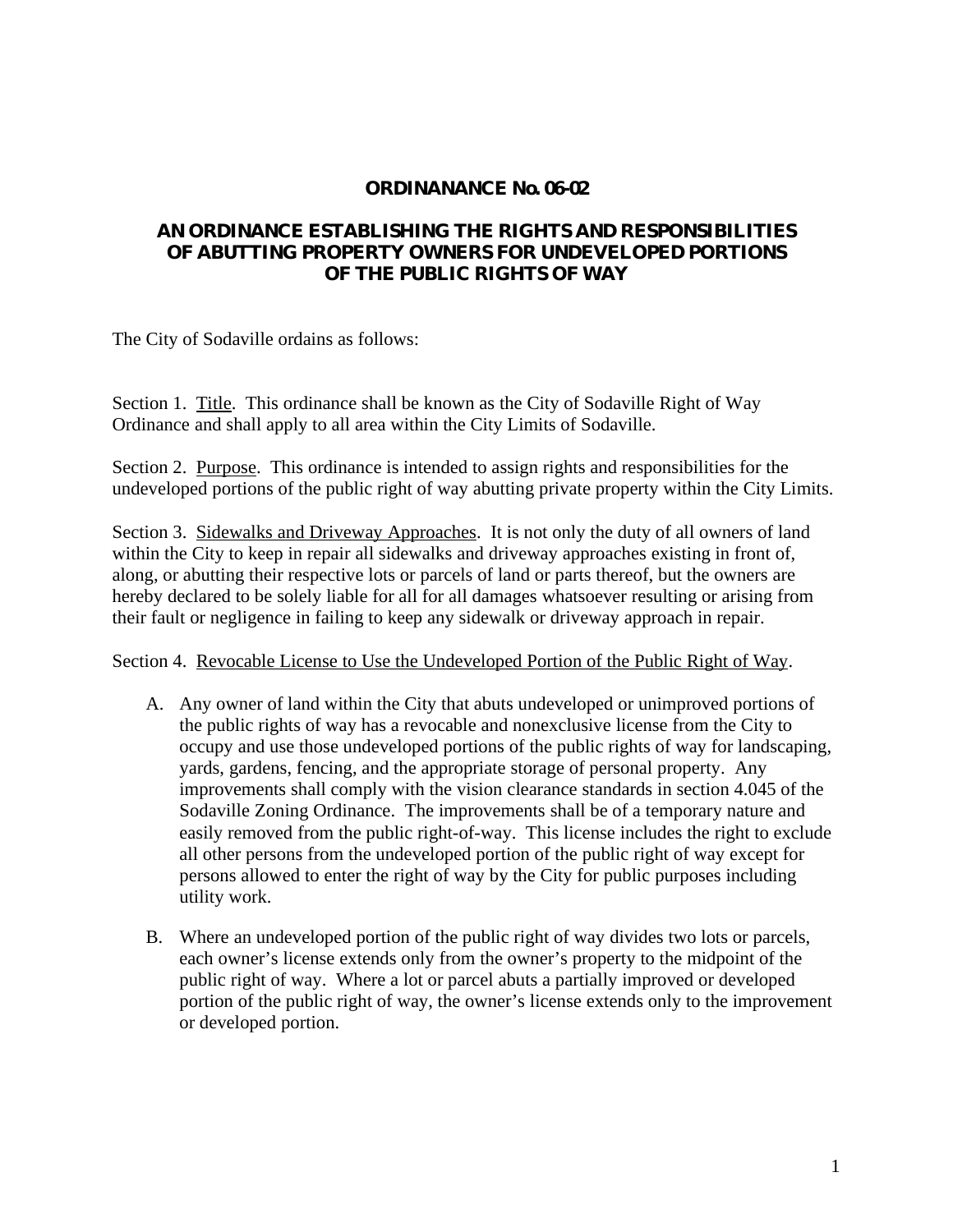C. The City Council may revoke the license given to any property owner to use the undeveloped portion of the public right of way when and if, in the sole discretion and judgment of the City Council, the public needs to use the right of way are inconsistent with the license. Except in response to an emergency situation declared by the City Council, if the license is to be revoked, property owners shall be notified in writing by the City 30 days in advance of revocation.

## Section 5. Responsibility of the Property Owner.

- A. The owners of land within the City that abuts undeveloped or unimproved portions of the public rights of way have the responsibility to prevent and correct, at the owner's expense, any weeds, plants, trees, or shrubs, or portions thereof, growing on or over the abutting unimproved portion of the public right of way or any fencing or other improvement located within the right of way that constitutes a fire hazard, nuisance or other imminent danger to persons or property, or that impede vision clearance for vehicles on the improved portion of any street or driveway. The City shall be notified prior to the removal of any tree with a circumference exceeding four (4) feet measured one (1) foot above the ground. Removal of these trees requires the approval by the City Council.
- B. Where two lots or parcels are divided by an undeveloped portion of the public right of way, each owner is responsible for preventing or correcting fire hazards, nuisance, or dangerous conditions from that owner's property to the midpoint of the public right of way, but shall provide written notice to the other abutting property owner and the City should a nuisance or dangerous condition exist within the unimproved public right of way, beyond the midpoint.

## Section 6. Liability of Property Owner.

- A. It is not only the duty of all owners of land within the City to keep in repair all sidewalks and driveway approaches in front of, along, or abutting their respective lots or parcels of land or parts thereof, but the owners are hereby declared to be solely liable for all damages whatsoever resulting or arising from their fault or negligence in failing to keep any sidewalk or driveway approach in repair.
- B. It is not only the duty of all owners of land within the City to prevent or correct all nuisance or dangerous conditions within the undeveloped or unimproved portions of the public rights of way that abut their land, but the owners are hereby declared to be solely liable for damages whatsoever resulting or arising from their fault or negligence in failing to prevent or correct any nuisance or dangerous condition within the undeveloped or unimproved portion of the public rights of way that abut their land.